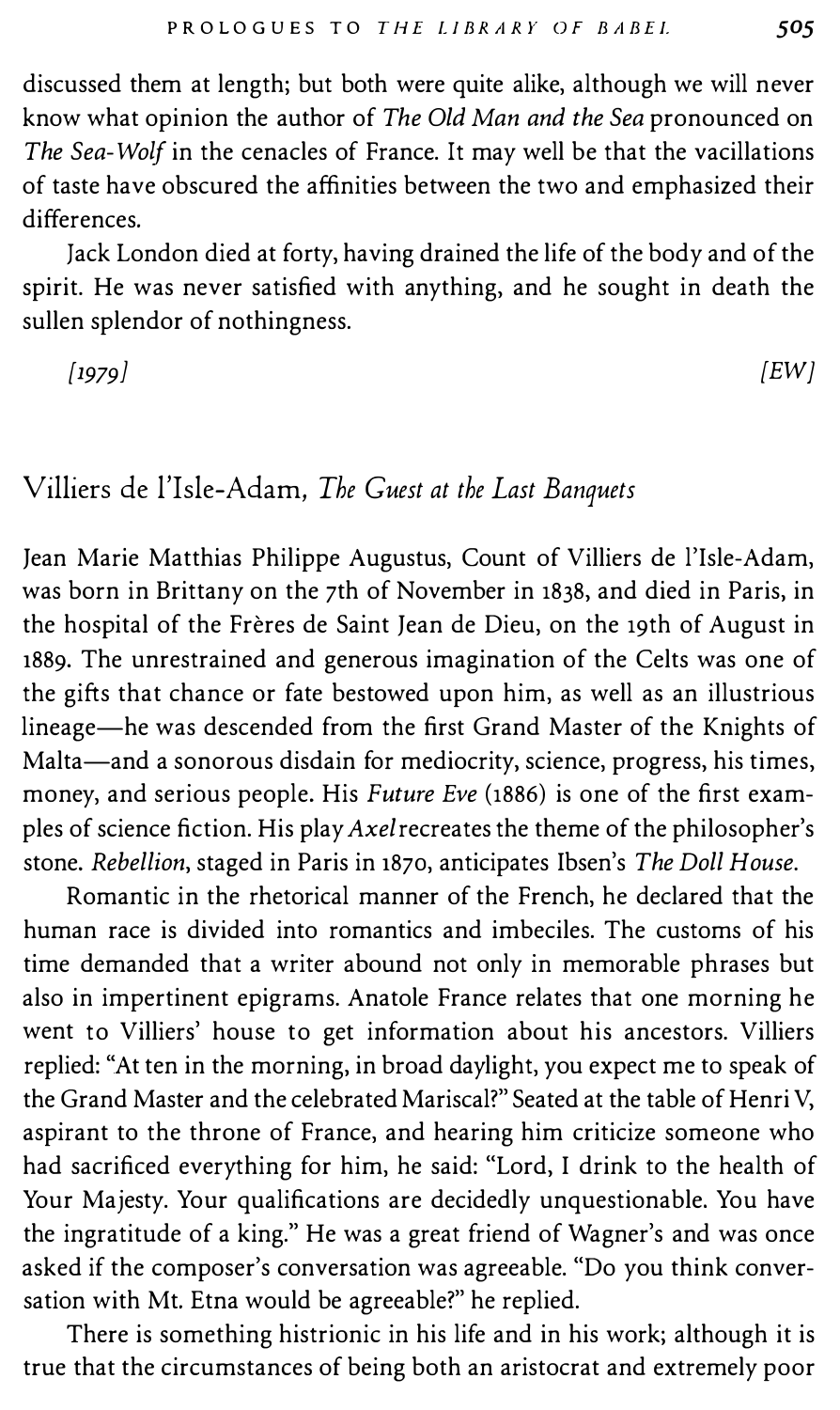favor such postures. It is also worth recalling that Villiers, because of the image that he was always trying to project in Paris, was essentially defending himself. A meager standing would have mortified him as much as his meager straits, which at times verged on miserable poverty.

Where can a poet go, through the excess that is his imagination, to escape his own time and place? It is obvious that the Verona of Romeo and Juliet is not exactly situated in Italy, that the magical sea of the "Rime of the Ancient Mariner" is the magnificent dream of an English poet at the end of the eighteenth century, and not the sea of Conrad or the sea of Homer. Will I someday perhaps write a poem that does not take place in Buenos Aires? The same occurred in Villiers with Spain and the Orient: they are as French as Flaubert's laborious Salammbô.

The best tale in our series and one of the masterpieces of the short story is "Hope." The action takes place in a very personal Spain, and the time is vague. Villiers knew little about Spain, nor did he know much about Edgar Allan Poe. Nevertheless, both "Hope" and "The Pit and the Pendulum" are similarly unforgettable, because both understand the cruelty that can come to the human soul. In Poe, the horror is of a physical order; Villiers, more subtly, reveals a hell of a moral order. After the incredible Spain of "Hope,'' we have the incredible China of "The Adventure of Tse-i-la." The story bears the epigraph "Guess or I shall devour you,'' which Villiers ingenuously attributes to the Sphinx. It deals with an artifice whose object is to trick the reader. The whole story is based on the pride of the two characters and the atrocious cruelty of one of them; the end reveals an unsuspected generosity that includes a humiliation. "The Secret of the Church" conceals an affirmation of all Protestant sects; its strength is in the fact that the believer implicitly confesses that his soul is lost. The theme of "Queen Ysabeau" is, again, the cruelty of the powerful, enriched in this case by the passion of jealousy. The unexpected ending is no less atrocious. "The Guest at the Last Banquets" deliberately begins in a frivolous mode; there is nothing more banal than some carefree and happy revelers deciding how to amuse themselves until dawn. The appearance of a new participant darkens the story and brings it to a horror in which, incredibly, justice and madness converge. In the same way that the parodic Don Quixote is a book about knights, "Somber Tale, More Somber Narrator" is both a cruel story and a parody of a cruel story. Of all of his works, "Vera" is, without a doubt, the most fantastic and the closest to the oneiric world of Poe. To console his sadness, the protagonist creates a hallucinatory world; this magic is rewarded with a tiny and forgettable object which contains one last promise.